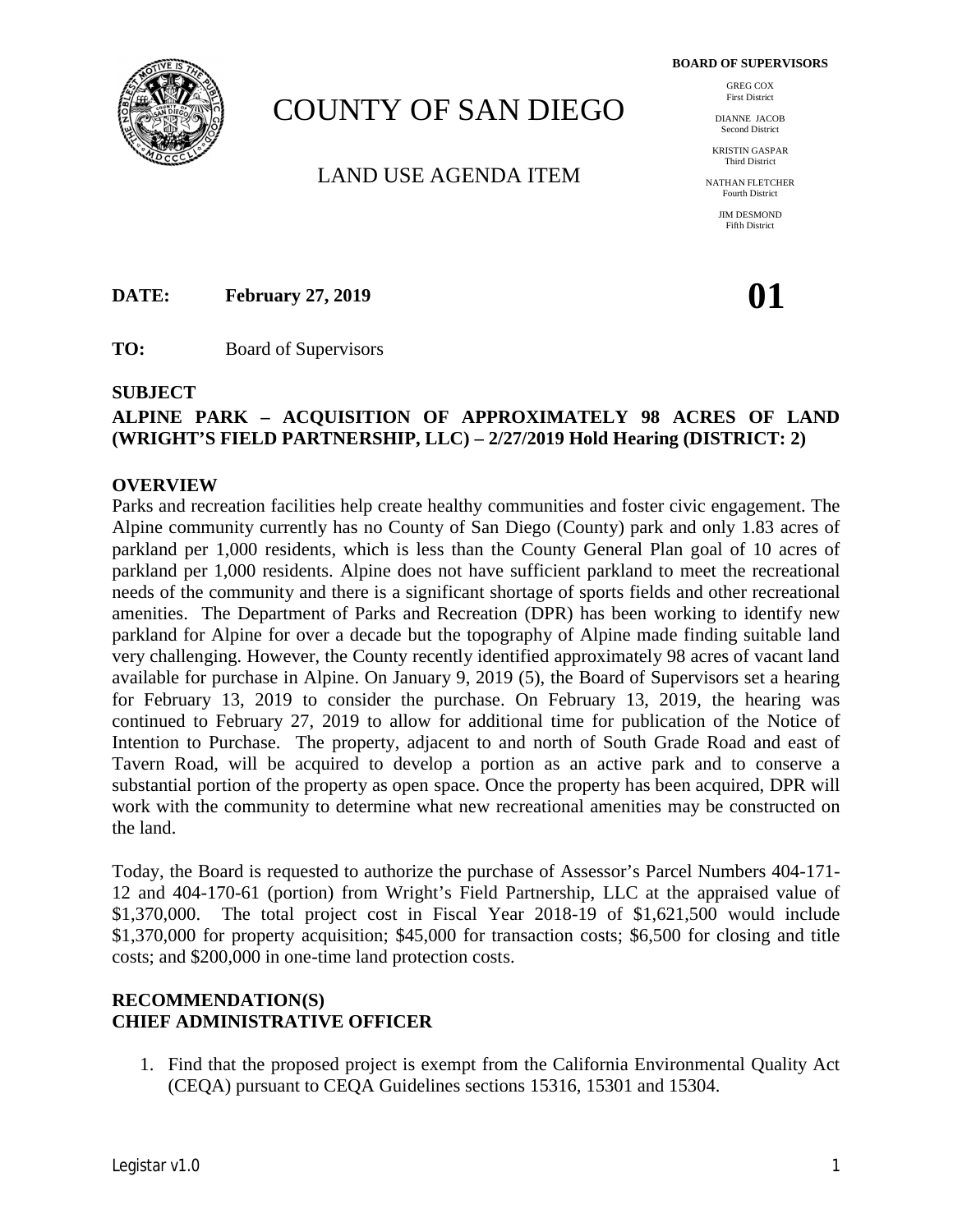- 2. Authorize the Director, Department of General Services, to exercise the option to purchase Assessor's Parcel Numbers 404-171-12 and 404-170-61 (portion) from Wright's Field Partnership, LLC for the appraised value of \$1,370,000.
- 3. Authorize the Director, Department of General Services, to execute all escrow and related documents to complete the purchase.

## **FISCAL IMPACT**

Funds for this request are included in the Fiscal Year 2018-19 Operational Plan in the Capital Outlay Fund. If approved, this request will result in current year one-time costs of \$1,621,500 for Capital Project 1021897 Alpine Local Park Acquisition, itemized as follows: \$1,370,000 for property acquisition; \$45,000 for staff time and appraisal review to complete the transaction; \$6,500 for closing and title costs; and \$200,000 in one-time land protection costs, including initial stewardship that features fencing, signage, access control measures and vegetation management. The funding source is available prior year General Fund fund balance. There will be no additional staff years in Fiscal Year 2018-19.

There will be an estimated annual cost of \$2,500 for fixed charge assessments including vector control and water standby charges. Ongoing operational costs for managing the portion of the property that will be preserved are estimated at \$73,000 annually beginning in Fiscal Year 2019- 20. These costs would be incurred by DPR if a suitable partner to manage the preserved land is not identified. Funds for the total estimated annual ongoing cost of \$75,500 would be included in future Operational Plans. The estimated costs and funding source(s) for the construction and maintenance of the active recreation portion of the park will be determined once designed, and will be included in future Operational Plans.

# **BUSINESS IMPACT STATEMENT**

 $N/A$ 

#### **ADVISORY BOARD STATEMENT**  $N/A$

# **BACKGROUND**

The Department of Parks and Recreation (DPR) provides parks and recreational services that enhance the quality of life for county residents and visitors. The County of San Diego's (County) park system promotes a stronger, safer, healthier, thriving region through thousands of recreational opportunities system-wide, including events and activities, recreation programs, parks, and sports complexes.

The community of Alpine currently has 1.83 acres of parkland per 1,000 residents, which is far fewer than the County General Plan goal of 10 acres of local parks per 1,000 residents and is one of the most park-deficient communities in the County. There are no County parks in Alpine. Some of the available parkland is co-located at public school sites and is only available when not in use by the school. Alpine does not have sufficient parkland to meet the recreational needs of the community, and the Alpine Community Planning Group continues to request that the County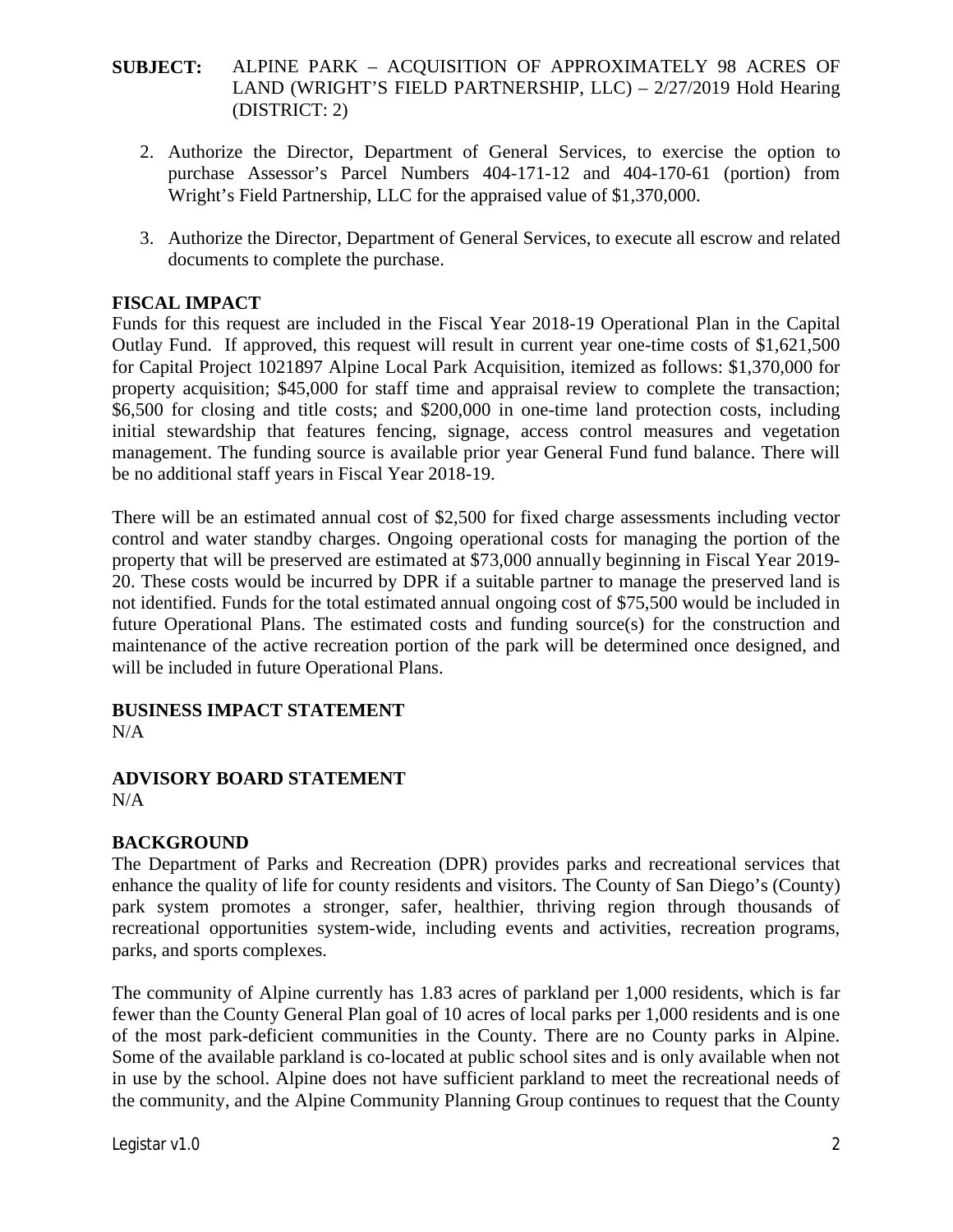construct sports fields. DPR has been working for over a decade to identify and evaluate potential sites for new parkland for Alpine, but the undulating topography found throughout most of the community has made finding suitable land very challenging and most of the buildable land has already been developed.

The County recently identified approximately 98 acres of vacant land available for purchase in Alpine that could serve as a site for future recreational amenities. The property, adjacent to and north of South Grade Road, and east of Tavern Road, allows for the siting of an active park as well as open space conservation. Once the County has acquired this property, DPR will work with the community to determine what new recreational amenities will be constructed on the developable portion of the site. For the community input process, DPR will hold multiple public meetings in Alpine in accordance with County Board of Supervisors Policy I-44, Procedure for Designing New County-Owned Local Parks. Design of a new park in Alpine is anticipated to take approximately one year. Construction of the park can begin once environmental analysis is complete and full construction funding is identified.

DPR will seek to enter into a maintenance agreement with a partner organization using a partner evaluation model to operate and maintain the portions of the land that will be preserved. The factors the model considers include whether a partner could operate the facility at an acceptable service level, their experience in operating/managing similar properties and their financial and organizational ability to manage the property. If an agreement cannot be reached with a partner organization, ongoing operational costs for managing the preserved land are estimated at \$75,500 annually and would be included in future Operational Plans. DPR will determine costs for the active recreation portion of the park once designed and will seek funding in future operational plans.

After making the necessary findings, today's request is for the Board to authorize the purchase of Assessor's Parcel Numbers 404-171-12 and 404-170-61 (portion) from Wright's Field Partnership, LLC at the appraised value of \$1,370,000.

# **ENVIRONMENTAL STATEMENT**

The acquisition of the property is exempt pursuant to CEQA Guidelines Section 15316 because the land is in a natural condition and is being acquired for the purpose of establishing a park and the management plan for the park has not been prepared. Upon acquisition, initial stewardship activities, including signage, access control measures and vegetation management, will be conducted on the property to secure the property and provide required fuel management zones adjacent to roadways and nearby residences. These initial stewardship activities are exempt pursuant to CEQA Guidelines Sections 15301 and 15304.These activities will not impact environmental resources of hazardous or critical concern that are designated, precisely mapped and officially adopted by government agencies; will not have a significant effect on the environment due to unusual circumstances; do not contribute to cumulative environmental impact; do not damage scenic resources within a designated state scenic highway; are not on the list of Hazardous Waste and Substance Sites pursuant to Section 65962.2 of the Government Code; do not cause adverse change in the significance of a historical resource; and do not involve removal of healthy, mature, scenic trees.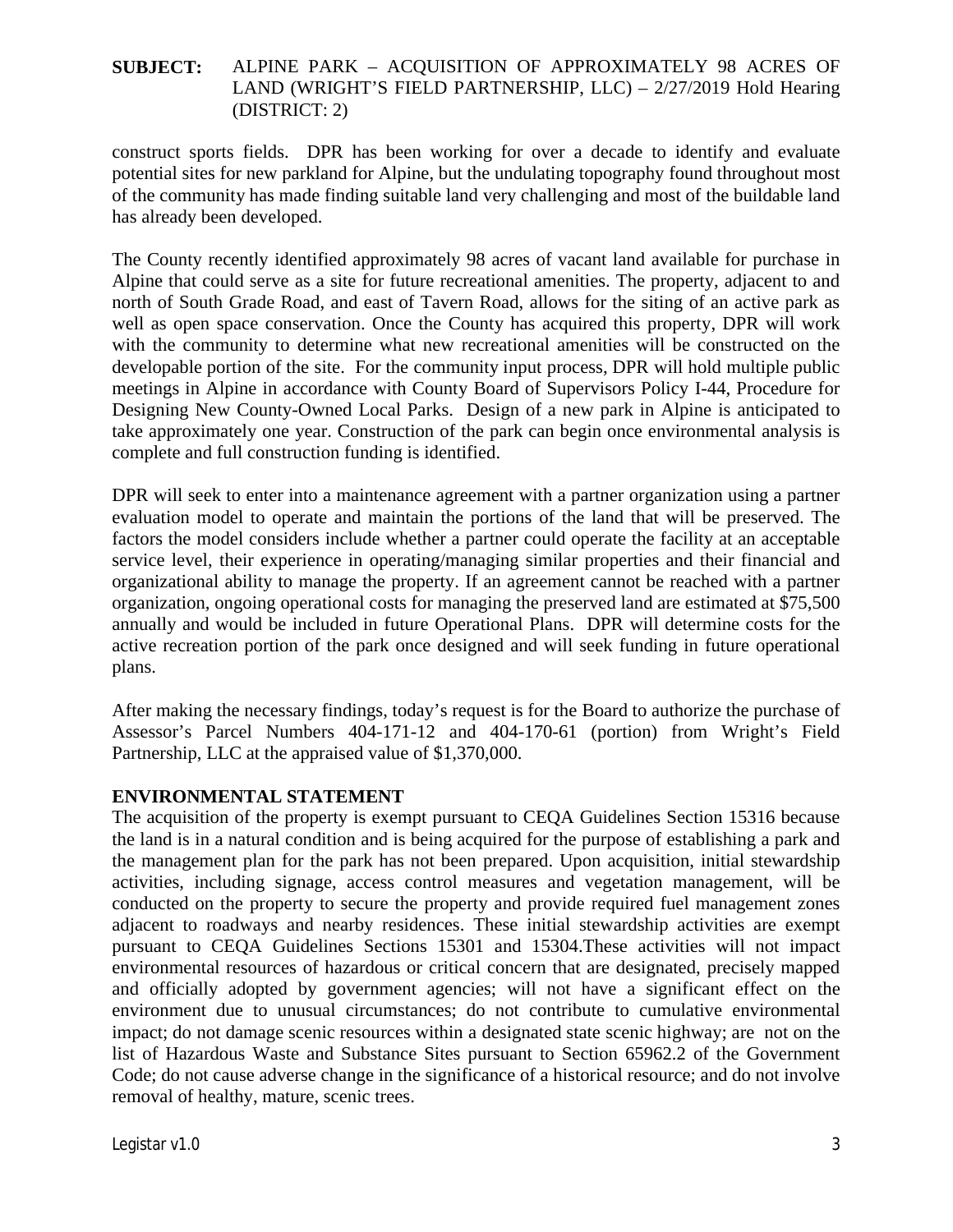The County intends to build an active park on this site, but there are no development plans currently in existence and any potential impacts would be too speculative to analyze. When the park project can be analyzed in more detail, CEQA review will occur for that separate project before the Board approves the bid and award.

### **LINKAGE TO THE COUNTY OF SAN DIEGO STRATEGIC PLAN**

Today's proposed actions to acquire approximately 98 acres of land supports the Sustainable Environments/Thriving Strategic Initiative in the County of San Diego's 2019-2024 Strategic Plan by protecting natural resources, diverse habitats and sensitive species.

Respectfully submitted,

Sarah Agli

SARAH E. AGHASSI Deputy Chief Administrative Officer

**ATTACHMENT(S)** Attachment A – Vicinity Map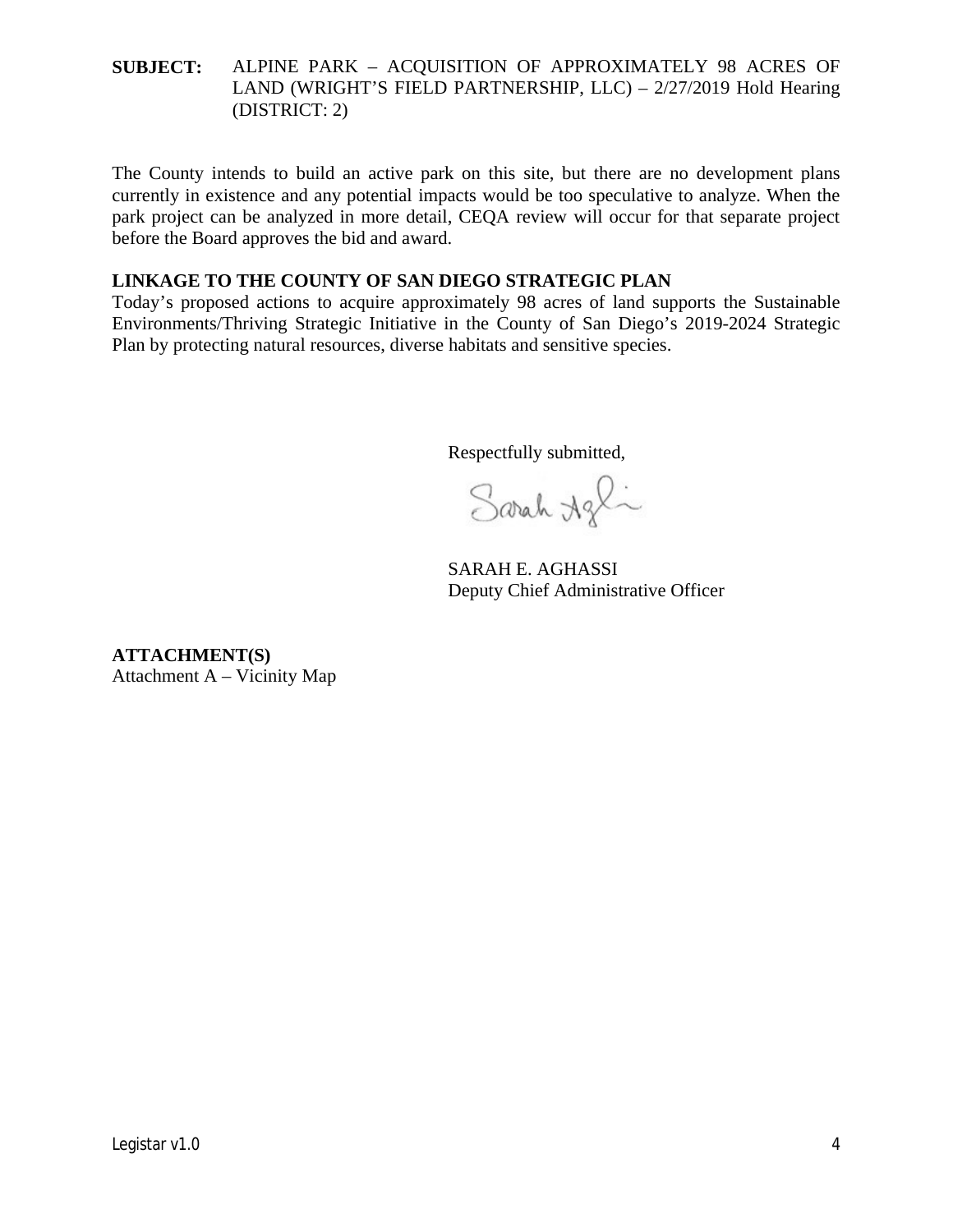#### **AGENDA ITEM INFORMATION SHEET**

**REQUIRES FOUR VOTES:** □ Yes No

### **WRITTEN DISCLOSURE PER COUNTY CHARTER SECTION 1000.1 REQUIRED** ☐ Yes No

#### **PREVIOUS RELEVANT BOARD ACTIONS:**

January 9, 2019 (5) set hearing to consider the purchase; June 26, 2018 (12) Appropriated \$6,500,000 for Alpine Park acquisition.

**BOARD POLICIES APPLICABLE:**  $N/A$ 

**BOARD POLICY STATEMENTS:**  $N/A$ 

#### **MANDATORY COMPLIANCE:**

#### **General Plan Conformance**

On March 2, 2018, pursuant to Government Code Sections 65402 and 65566, the Department of Planning & Development Services made a finding of conformity with the General Plan, based on its preliminary review of the location, purpose and extent of the proposed acquisition of the property.

#### **Review and Investigative Work for Hazardous Materials**

The review and overall investigative work for hazardous materials on the property is complete. The Department of Environmental Health (DEH) reviewed the Transaction Screen Questionnaires and database searches for the property. On November 20, 2018, DEH concluded that no further investigation of the property is required.

# **ORACLE AWARD NUMBER(S) AND CONTRACT AND/OR REQUISITION NUMBER(S):**

N/A

**ORIGINATING DEPARTMENT:** Department of General Services

| <b>OTHER CONCURRENCE(S):</b> | Department of Parks and Recreation   |
|------------------------------|--------------------------------------|
|                              | Department of Auditor and Controller |